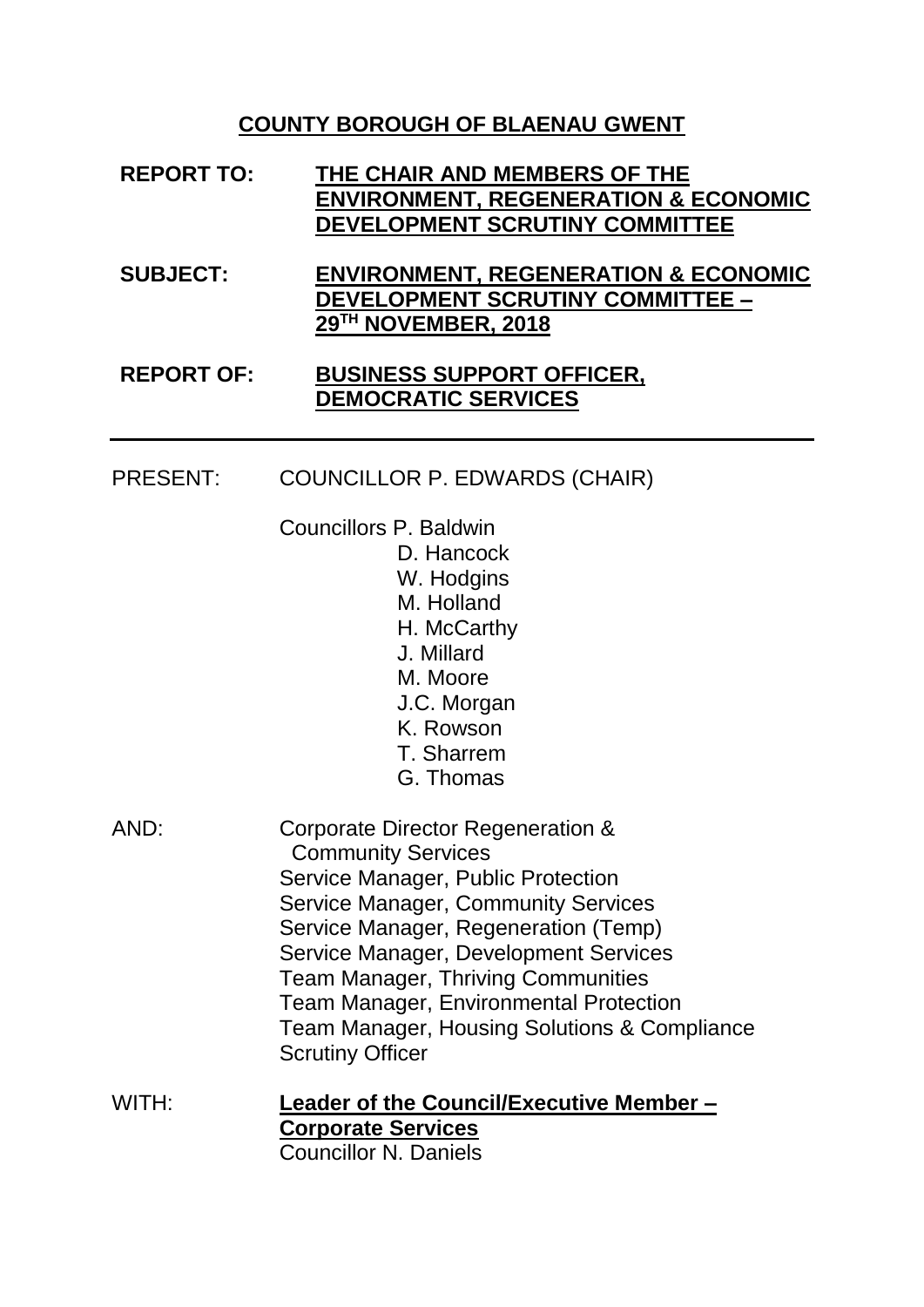## **Deputy Leader of the Council/Executive Member – Environment** Councillor G. Collier

| <b>ITEM</b>  | <b>SUBJECT</b>                                                                                                                                                                                                                                                                                                                                                                                                                                                                                                                                                                                                                                                                                                                                                                                                                                                                                                 | <b>ACTION</b> |
|--------------|----------------------------------------------------------------------------------------------------------------------------------------------------------------------------------------------------------------------------------------------------------------------------------------------------------------------------------------------------------------------------------------------------------------------------------------------------------------------------------------------------------------------------------------------------------------------------------------------------------------------------------------------------------------------------------------------------------------------------------------------------------------------------------------------------------------------------------------------------------------------------------------------------------------|---------------|
| <b>No. 6</b> | EXECUTIVE DECISION - CEMETERIES TASK AND                                                                                                                                                                                                                                                                                                                                                                                                                                                                                                                                                                                                                                                                                                                                                                                                                                                                       |               |
|              | FINISH GROUP RECOMMENDATIONS (PART 2)                                                                                                                                                                                                                                                                                                                                                                                                                                                                                                                                                                                                                                                                                                                                                                                                                                                                          |               |
|              | To respond to any questions raised by the Committee<br>following the Executive Committee's decision regarding the<br>Cemeteries Task & Finish Group recommendations report.                                                                                                                                                                                                                                                                                                                                                                                                                                                                                                                                                                                                                                                                                                                                    |               |
|              | The Chair invited the Executive Member – Environment and<br>the Executive Member – Corporate Services to speak to the<br>report.                                                                                                                                                                                                                                                                                                                                                                                                                                                                                                                                                                                                                                                                                                                                                                               |               |
|              | The Executive Member – Environment commented that the<br>Task & Finish Group had produced an excellent report but<br>the recommendation could not be supported.<br><b>The</b><br>Managing Director had requested that the Technical<br>Services Department prepare a business case setting out<br>based on critical<br>priority<br>areas<br>and<br>non-critical<br>improvements within Blaenau Gwent's cemeteries.                                                                                                                                                                                                                                                                                                                                                                                                                                                                                             |               |
|              | The Executive Member – Corporate Services agreed that it<br>was a good report and that it was imperative to improve the<br>condition of the Borough's cemeteries as a matter of<br>urgency. The Task & Finish Group's recommendation was<br>that £120,000 be allocated to make improvements to<br>cemeteries but that money had not yet been received by the<br>Council and if improvements were carried out funding would<br>have to be provided through the Council's reserves which<br>were already below the recommended 4%. The Council<br>had a duty to be financially prudent and not draw off general<br>reserves unnecessarily. As part of the bidding process for<br>2019/20 an application could be submitted for funding to the<br>Capital Programme, along with other Council priorities, for<br>improvement works to be progressed on the priority areas<br>identified within the business case. |               |
|              | response to a Member's question regarding the<br>In.<br>appointment of consultants, the Executive Member                                                                                                                                                                                                                                                                                                                                                                                                                                                                                                                                                                                                                                                                                                                                                                                                       |               |